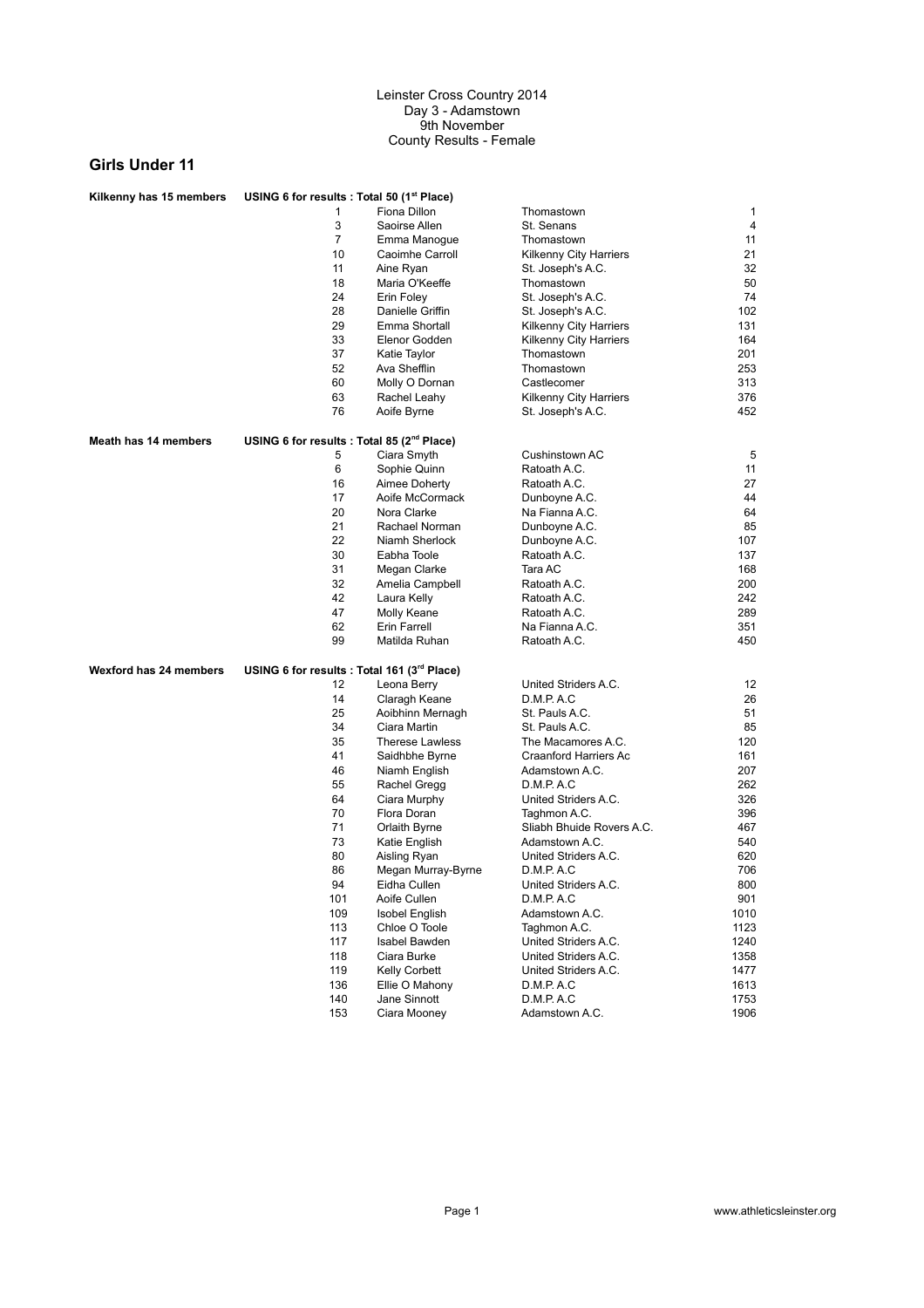| Westmeath has 10 members USING 6 for results : Total 186 (4th Place) |                                             |                          |                          |      |
|----------------------------------------------------------------------|---------------------------------------------|--------------------------|--------------------------|------|
|                                                                      | 2                                           | Phoebe Bate              | Mullingar Harriers AC    | 2    |
|                                                                      | 13                                          | Grace Loughrey           | Mullingar Harriers AC    | 15   |
|                                                                      | 23                                          | Aoife McGouran           | Mullingar Harriers AC    | 38   |
|                                                                      | 36                                          | Sinead Seery             | Athlone IT A.C.          | 74   |
|                                                                      | 53                                          | Ella Ennis Kelly         | Mullingar Harriers AC    | 127  |
|                                                                      | 59                                          | Anna McCartan            | Mullingar Harriers AC    | 186  |
|                                                                      | 61                                          | Meghan Bates             | Mullingar Harriers AC    | 247  |
|                                                                      | 100                                         | Hannah McGuire           | East Westmeath AC        | 347  |
|                                                                      | 120                                         | Alanna Costello          | Mullingar Harriers AC    | 467  |
|                                                                      | 142                                         | Aoife O Connor           | East Westmeath AC        | 609  |
| Louth has 16 members                                                 | USING 6 for results : Total 221 (5th Place) |                          |                          |      |
|                                                                      | 9                                           | <b>Grace Fitzpatrick</b> | Dunleer AC               | 9    |
|                                                                      | 19                                          | Caer Ni Ghibne           | Boyne AC                 | 28   |
|                                                                      | 38                                          | Hallie Sands             | Ardee & District A.C.    | 66   |
|                                                                      | 44                                          | <b>Lily Cummins</b>      | Boyne AC                 | 110  |
|                                                                      | 45                                          | Laoise McElroy           | Glenmore A.C.            | 155  |
|                                                                      | 66                                          | <b>Ruth Gillespie</b>    | Ardee & District A.C.    | 221  |
|                                                                      | 68                                          | Ava Brady                | Glenmore A.C.            | 289  |
|                                                                      | 79                                          | Eimear Doyle             | Boyne AC                 | 368  |
|                                                                      | 87                                          | Juliette Meegan          | Dunleer AC               | 455  |
|                                                                      | 91                                          | Eireann Hoey             | Ardee & District A.C.    | 546  |
|                                                                      | 97                                          | Anna Faulkner            | Boyne AC                 | 643  |
|                                                                      | 102                                         | Ava McNally              | Ardee & District A.C.    | 745  |
|                                                                      | 129                                         | Samantha McCarron        | Ardee & District A.C.    | 874  |
|                                                                      | 146                                         | Kate Reilly              | Glenmore A.C.            | 1020 |
|                                                                      | 147                                         | Caoimhe McBride          | Glenmore A.C.            | 1167 |
|                                                                      | 152                                         | Rebecca McCarron         | Ardee & District A.C.    | 1319 |
|                                                                      |                                             |                          |                          |      |
| Kildare has 20 members                                               | USING 6 for results : Total 318 (6th Place) |                          |                          |      |
|                                                                      | 4                                           | Hannah Breen             | Crookstown Millview A.C. | 4    |
|                                                                      | 40                                          | Aine Maguire             | Clane A.C.               | 44   |
|                                                                      | 57                                          | Pia Hayes                | Naas A.C.                | 101  |
|                                                                      | 65                                          | Ciara Moxom              | Naas A.C.                | 166  |
|                                                                      | 74                                          | Gillian Reilly           | Naas A.C.                | 240  |
|                                                                      | 78                                          | Michelle Cashman         | Naas A.C.                | 318  |
|                                                                      | 92                                          | Maebh Maguire            | Clane A.C.               | 410  |
|                                                                      | 98                                          | Abi Coghlan              | Clane A.C.               | 508  |
|                                                                      | 103                                         | Amy Lewis                | Naas A.C.                | 611  |
|                                                                      | 110                                         | Aoileann Hayes           | Le Cheile                | 721  |
|                                                                      | 121                                         | Tara Gailbraith          | Naas A.C.                | 842  |
|                                                                      | 123                                         | Sarah Cleary             | Naas A.C.                | 965  |
|                                                                      | 133                                         | <b>Allanah Phibbs</b>    | Naas A.C.                | 1098 |
|                                                                      | 135                                         | Ava Tracey               | Naas A.C.                | 1233 |
|                                                                      | 138                                         | Grace Maughan            | Celbridge A.C.           | 1371 |
|                                                                      | 141                                         | Sarah Millea             | Clane A.C.               | 1512 |
|                                                                      | 143                                         | Rhea Donnelly            | Celbridge A.C.           | 1655 |
|                                                                      | 148                                         | Sophie O Dea             | Clane A.C.               | 1803 |
|                                                                      | 149                                         | Emma Shanahan            | Naas A.C.                | 1952 |
|                                                                      | 150                                         | Cliona Murphy            | Le Cheile                | 2102 |
| Carlow has 9 members                                                 | USING 6 for results : Total 375 (7th Place) |                          |                          |      |
|                                                                      | 15                                          | Jenny Sawyer             | <b>Barrow Valley Ac</b>  | 15   |
|                                                                      | 39                                          | Eva Doyle                | St. L. O'Toole A.C.      | 54   |
|                                                                      | 48                                          | Aoife Byrne              | St. L. O'Toole A.C.      | 102  |
|                                                                      | 69                                          | Abby Byrne               | St. L. O'Toole A.C.      | 171  |
|                                                                      | 82                                          | Siofra O Neill           | <b>Barrow Valley Ac</b>  | 253  |
|                                                                      | 122                                         | Roisín Carroll           | Ardattin A.C.            | 375  |
|                                                                      | 128                                         | Amber Kirby              | <b>Barrow Valley Ac</b>  | 503  |
|                                                                      | 134                                         | Aisling Byrne            | Ardattin A.C.            | 637  |
|                                                                      | 145                                         | Leah Connolly            | Barrow Valley Ac         | 782  |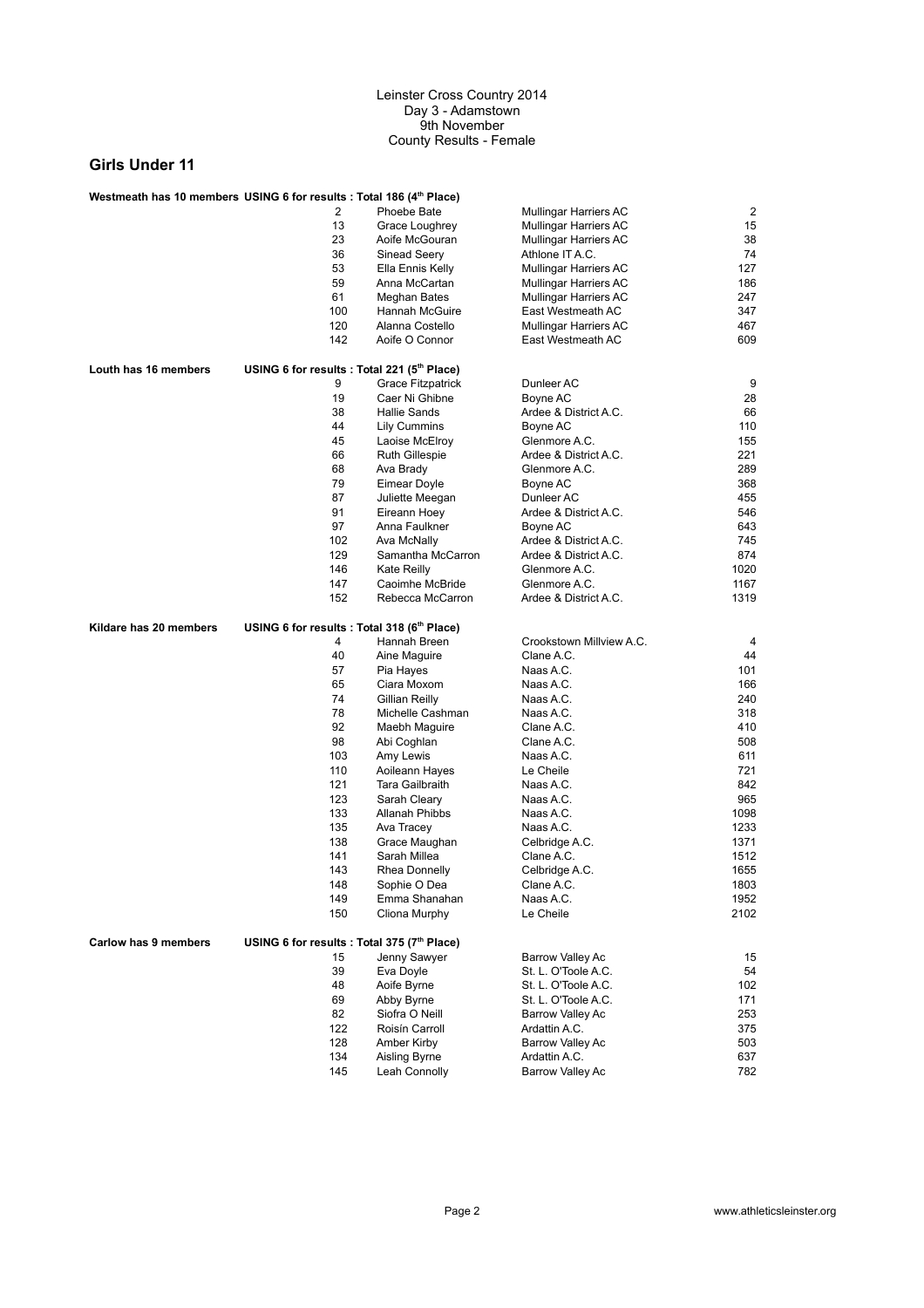## **Girls Under 11**

| <b>Wicklow has 15 members</b> | USING 6 for results : Total 411 (8th Place) |                          |                           |      |
|-------------------------------|---------------------------------------------|--------------------------|---------------------------|------|
|                               | 26                                          | Eimear Ryan              | Greystones & District     | 26   |
|                               | 50                                          | Grainne O Sullivan       | <b>Bray Runners</b>       | 76   |
|                               | 72                                          | Charlotte Pelz-Olufade   | Roundwood & District A.C. | 148  |
|                               | 75                                          | Raynah Byrne             | Kilcoole AC               | 223  |
|                               | 93                                          | Ella Lawless             | Roundwood & District A.C. | 316  |
|                               | 95                                          | Ellen Savage             | Ashford AC                | 411  |
|                               | 96                                          | Justine Cronin           | Inbhear Dee A.C.          | 507  |
|                               | 107                                         | Kayleigh Keogh           | Inbhear Dee A.C.          | 614  |
|                               | 108                                         | Sophie Dallaghan         | Greystones & District     | 722  |
|                               | 111                                         | Alice Christie           | Inbhear Dee A.C.          | 833  |
|                               | 116                                         | Rebecca Leahy            | Greystones & District     | 949  |
|                               | 126                                         | Georgia O Connell        | Inbhear Dee A.C.          | 1075 |
|                               | 127                                         | Mia Kristiansen          | Inbhear Dee A.C.          | 1202 |
|                               | 130                                         | Aimee Byrne              | Roundwood & District A.C. | 1332 |
|                               | 139                                         | <b>Alannah Guilfovle</b> | Greystones & District     | 1471 |

| Kilkenny has 13 members | USING 6 for results : Total 92 (1 <sup>st</sup> Place)  |                       |                          |      |
|-------------------------|---------------------------------------------------------|-----------------------|--------------------------|------|
|                         | 3                                                       | Aine Kirwan           | Thomastown               | 3    |
|                         | $\overline{7}$                                          | Tara Ramasawmy        | St. Senan's A.C.         | 10   |
|                         | 8                                                       | Ciara O Keeffe        | Thomastown               | 18   |
|                         | 14                                                      | Ellen Ryan            | Thomastown               | 32   |
|                         | 27                                                      | Orla O Keeffe         | Thomastown               | 59   |
|                         | 33                                                      | Abbey Gilsenan        | Kilkenny City Harriers   | 92   |
|                         | 36                                                      | Hannah O Keeffe       | Kilkenny City Harriers   | 128  |
|                         | 40                                                      | Chloe Mullally        | St. Joseph's A.C.        | 168  |
|                         | 55                                                      | Aine McDonald         | St. Joseph's A.C.        | 223  |
|                         | 57                                                      | Megan Harding Owens   | Kilkenny City Harriers   | 280  |
|                         | 62                                                      | Jane Rochford         | St. Senan's A.C.         | 342  |
|                         | 69                                                      | Eve O Dwyer           | Gowran                   | 411  |
|                         | 83                                                      | Jennifer Leahy        | Kilkenny City Harriers   | 494  |
| Kildare has 23 members  | USING 6 for results : Total 114 (2 <sup>nd</sup> Place) |                       |                          |      |
|                         | 11                                                      | Orla Reidy            | St. Coca's A.C.          | 11   |
|                         | 15                                                      | Abigail Dunne         | Naas A.C.                | 26   |
|                         | 18                                                      | Laoise Lenehan        | Celbridge A.C.           | 44   |
|                         | 20                                                      | Niamh Delaney         | Naas A.C.                | 64   |
|                         | 22                                                      | Lily Thorop           | Naas A.C.                | 86   |
|                         | 28                                                      | Eabha Stewart         | Naas A.C.                | 114  |
|                         | 30                                                      | Aoife Rattigan        | St. Coca's A.C.          | 144  |
|                         | 42                                                      | Kirsten Monaghan      | St. Coca's A.C.          | 186  |
|                         | 45                                                      | <b>Eleanor Clancy</b> | Celbridge A.C.           | 231  |
|                         | 47                                                      | Elena O Toole         | Celbridge A.C.           | 278  |
|                         | 48                                                      | Eabha Gilroy          | Naas A.C.                | 326  |
|                         | 77                                                      | Alice Sheehan         | Naas A.C.                | 403  |
|                         | 78                                                      | Grace Clarke          | Le Cheile                | 481  |
|                         | 80                                                      | Maud O Shea           | St. Coca's A.C.          | 561  |
|                         | 86                                                      | Roisin Murphy         | Le Cheile                | 647  |
|                         | 92                                                      | Rebecca Carroll       | Celbridge A.C.           | 739  |
|                         | 97                                                      | Hannah Davis          | Le Cheile                | 836  |
|                         | 103                                                     | <b>Hannah Kearns</b>  | Celbridge A.C.           | 939  |
|                         | 104                                                     | Laoise Mulcahy        | Naas A.C.                | 1043 |
|                         | 110                                                     | Caoimhe May           | Celbridge A.C.           | 1153 |
|                         | 116                                                     | Ella Flemming         | Crookstown Millview A.C. | 1269 |
|                         | 124                                                     | Lea Murray            | St. Coca's A.C.          | 1393 |
|                         | 125                                                     | Anna Malone           | St. Coca's A.C.          | 1518 |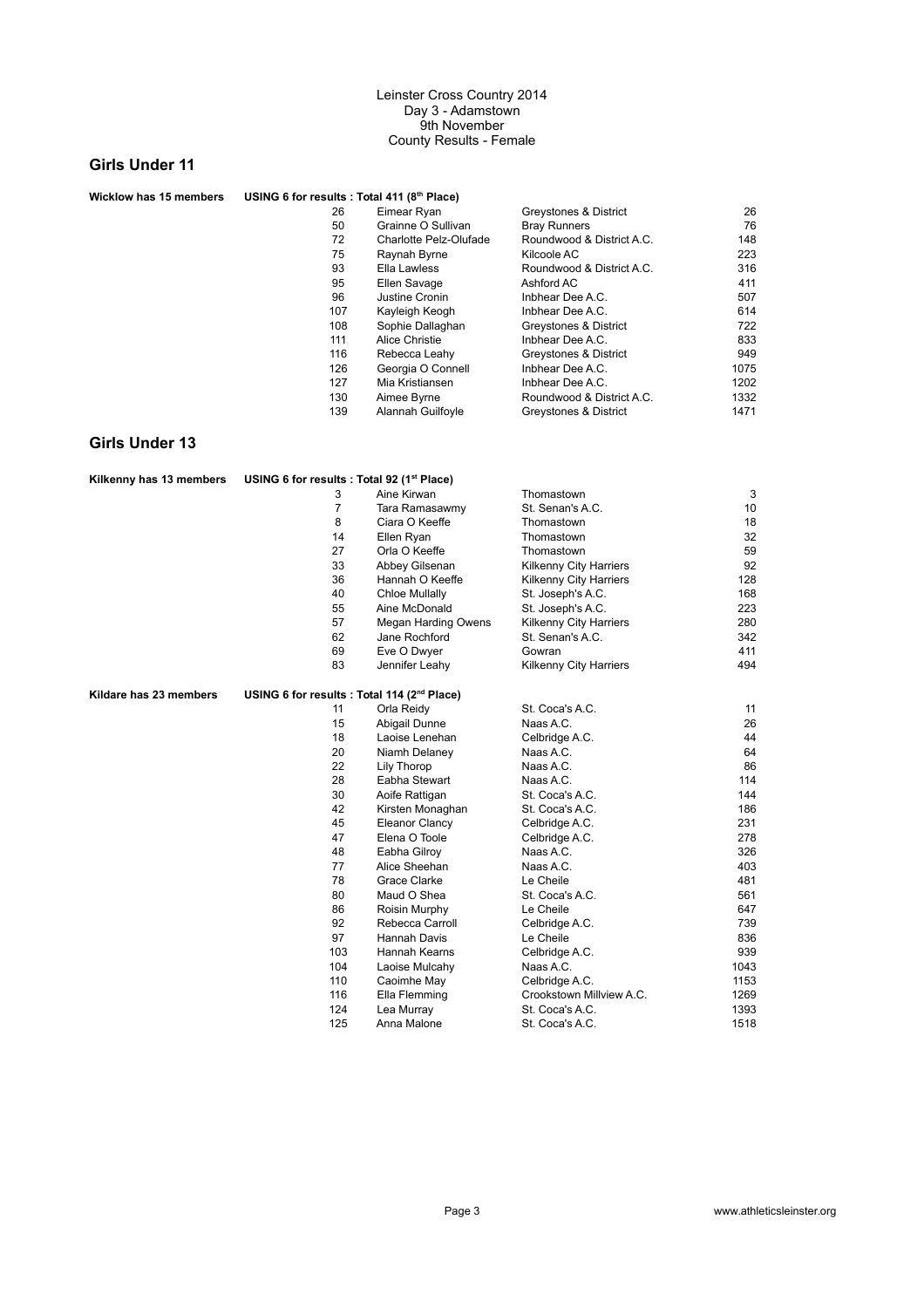| <b>Wicklow has 16 members</b>                                        | USING 6 for results : Total 146 (3rd Place) |                            |                                      |                |
|----------------------------------------------------------------------|---------------------------------------------|----------------------------|--------------------------------------|----------------|
|                                                                      | 4                                           | Roisin Treacy              | Ashford AC                           | 4              |
|                                                                      | 9                                           | Eve Leacy                  | Roundwood & District A.C.            | 13             |
|                                                                      | 12                                          | Eve Rafter                 | Inbhear Dee A.C.                     | 25             |
|                                                                      | 24                                          | Caoimhe Daly-O Brien       | Parnell A.C.                         | 49             |
|                                                                      | 46                                          | <b>Isabelle Carroll</b>    | Inbhear Dee A.C.                     | 95             |
|                                                                      | 51                                          | Zara Hitchen               | Inbhear Dee A.C.                     | 146            |
|                                                                      | 53                                          | Megan O Brien              | Greystones & District                | 199            |
|                                                                      | 56                                          | Aimee Bell-King            | Inbhear Dee A.C.                     | 255            |
|                                                                      | 63                                          | Bonnie Bell-King           | Inbhear Dee A.C.                     | 318            |
|                                                                      | 68                                          | <b>Isobel Radford Dodd</b> | Kilcoole A.C.                        | 386            |
|                                                                      | 75                                          | Layla Hitchen              | Inbhear Dee A.C.                     | 461            |
|                                                                      | 87                                          | Ella Shanley               | Greystones & District                | 548            |
|                                                                      | 111                                         | <b>Isabelle Ryle</b>       | Roundwood & District A.C.            | 659            |
|                                                                      | 126                                         | Emma Quirk                 | Greystones & District                | 785            |
|                                                                      | 133                                         | <b>Bethan Crawford</b>     | Inbhear Dee A.C.                     | 918            |
|                                                                      | 135                                         | Emma Hunt                  | Kilcoole A.C.                        | 1053           |
|                                                                      |                                             |                            |                                      |                |
| Westmeath has 14 members USING 6 for results : Total 153 (4th Place) |                                             |                            |                                      |                |
|                                                                      | 6                                           | <b>Beatrice Drummond</b>   | Mullingar Harriers AC                | 6              |
|                                                                      | 16                                          | Jennifer Fidgeon           | <b>Mullingar Harriers AC</b>         | 22             |
|                                                                      | 26                                          | Caoimhe Brady              | Mullingar Harriers AC                | 48             |
|                                                                      | 29                                          | Roisin Mulvihill           | Athlone IT A.C.                      | 77             |
|                                                                      | 32                                          | Aoife Campbell             | Athlone IT A.C.                      | 109            |
|                                                                      | 44                                          | Ciara Smith                | Mullingar Harriers AC                | 153            |
|                                                                      | 50                                          | Meabh Killalea             | <b>Mullingar Harriers AC</b>         | 203            |
|                                                                      | 64                                          | Emer Murphy                | Mullingar Harriers AC                | 267            |
|                                                                      | 74                                          | Francesca Walshe           | <b>Mullingar Harriers AC</b>         | 341            |
|                                                                      | 79                                          | Caoimhe Monaghan           | Mullingar Harriers AC                | 420            |
|                                                                      | 84                                          | Rachel Darby               | <b>Mullingar Harriers AC</b>         | 504            |
|                                                                      | 89                                          | Katie Moore                | Mullingar Harriers AC                | 593            |
|                                                                      | 109                                         | Jodie O Leary              | Mullingar Harriers AC                | 702            |
|                                                                      | 128                                         | Evie Daly                  | Mullingar Harriers AC                | 830            |
| Louth has 11 members                                                 | USING 6 for results : Total 228 (5th Place) |                            |                                      |                |
|                                                                      | 2                                           | Abbie Sheridan             | Ardee & District A.C.                | 2              |
|                                                                      | 5                                           | <b>Theresa Russell</b>     | Dunleer AC                           | $\overline{7}$ |
|                                                                      | 19                                          | Aoife O Brien              | <b>Blackrock AC</b>                  | 26             |
|                                                                      | 60                                          | Jenifer Trainer            | Dunleer AC                           | 86             |
|                                                                      | 70                                          | Nicole Barry               | Glenmore A.C.                        | 156            |
|                                                                      | 72                                          | Ciara Quinn                | Glenmore A.C.                        | 228            |
|                                                                      | 95                                          | Jessica Welsh              | Dunleer AC                           | 323            |
|                                                                      | 106                                         | Ciara Carolan              | Glenmore A.C.                        | 429            |
|                                                                      | 115                                         | Emma Gillespie             | Ardee & District A.C.                | 544            |
|                                                                      | 134                                         | Moya McCabe                |                                      | 678            |
|                                                                      | 138                                         | <b>Ashling Matthews</b>    | Boyne AC<br>Dunleer AC               | 816            |
|                                                                      |                                             |                            |                                      |                |
| Carlow has 10 members                                                | USING 6 for results : Total 264 (6th Place) | 1 Corrine Kenny            | St. L. O'Toole A.C                   | 1              |
|                                                                      | 23                                          | Kayla Nolan                |                                      |                |
|                                                                      | 34                                          | Ciara Moore                | Ardattin A.C.<br>St. L. O'Toole A.C. | 24<br>58       |
|                                                                      |                                             |                            |                                      |                |
|                                                                      | 49                                          | Rhian Kidd                 | St. L. O'Toole A.C.                  | 107            |
|                                                                      | 58                                          | Zoe Garrigan               | St. L. O'Toole A.C.                  | 165            |
|                                                                      | 99                                          | Aibha Kieran               | Hacketstown AC                       | 264            |
|                                                                      | 102                                         | Aoife Carroll              | Ardattin A.C.                        | 366            |
|                                                                      | 112                                         | Ava Murphy                 | St. L. O'Toole A.C.                  | 478            |
|                                                                      | 118                                         | Eve Furlong                | Ardattin A.C.                        | 596            |
|                                                                      | 127                                         | Emma Mulvihill             | Ardattin A.C.                        | 723            |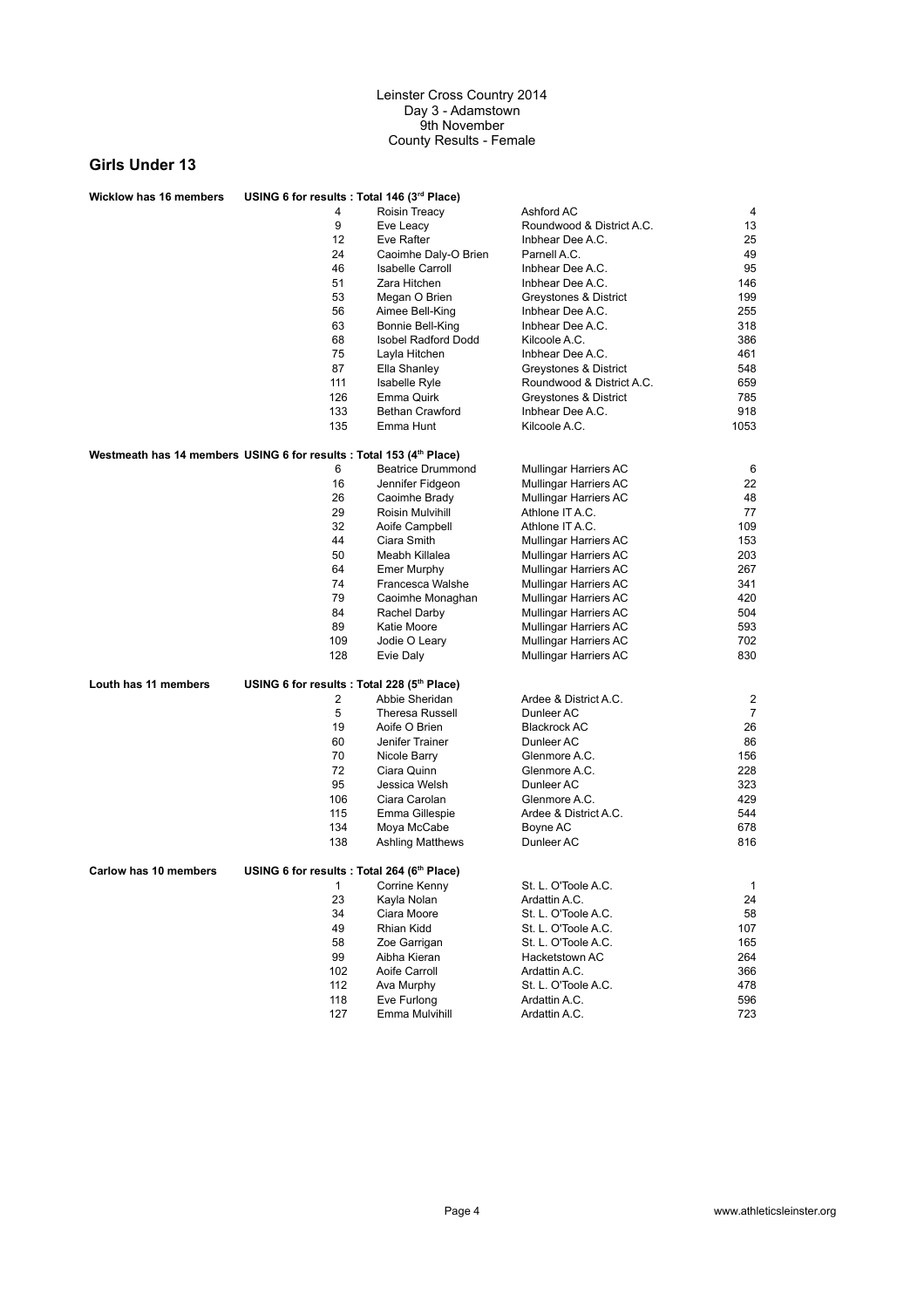| 25<br>Chanel O Leary<br>St. Pauls A.C.<br>25<br>63<br>38<br>Aisling Kelly<br>Taghmon A.C.<br>39<br>Roisin O Reilly<br>102<br>Menapians AC<br>43<br>Sarah O Donoghue<br>St. Pauls A.C.<br>145<br>59<br>204<br>Kate Jackmna<br>Adamstown Ac<br>61<br>Aisling Power<br>United Striders A.C.<br>265<br>65<br>Eve Byrne<br>United Striders A.C.<br>330<br>76<br>Jessicia Mouzet<br>Craanford Harriers Ac<br>406<br>94<br>United Striders A.C.<br>500<br>Clodagh Foran<br>100<br>Hannah Roche-Kelly<br>Taghmon A.C.<br>600<br>701<br>101<br>Kate Byrne<br>The Macamores A.C.<br>107<br>Aoibhinn Crean<br>Adamstown Ac<br>808<br>121<br>929<br>Dearbhla O Hanlon<br>Taghmon A.C.<br>123<br>Erinn Shannon<br>United Striders A.C.<br>1052<br>132<br>United Striders A.C.<br>Catriona Ryan<br>1184<br>137<br>United Striders A.C.<br>1321<br>Meadbh Rogers<br>140<br>Joely Elliott<br>Sliabh Bhuide Rovers Juvenile<br>1461<br>141<br>Rebecca Connor<br>The Macamores A.C.<br>1602<br>USING 6 for results: Total 291 (8th Place)<br><b>Offaly has 8 members</b><br>13<br>Tullamore Harriers A.C.<br>Niamh O Reilly<br>13<br>31<br>Tullamore Harriers A.C.<br>44<br>Hanna Larkin<br>85<br>41<br>Tullamore Harriers A.C.<br>Laura Mooney<br>54<br>Sinead Todd<br>Tullamore Harriers A.C.<br>139<br>71<br>Lauren Temple<br>Ferbane A.C.<br>210<br>81<br>Tullamore Harriers A.C.<br>291<br>Katie Bourke<br>88<br>Cara Martin<br>Tullamore Harriers A.C.<br>379<br>472<br>93<br><b>Elaine Troy</b><br>Tullamore Harriers A.C.<br>USING 6 for results : Total 341 (9th Place)<br>Laois has 9 members<br>17<br>Jessica Brennan<br>Ballyroan Abbeyleix & District A.C<br>17<br>21<br>38<br>Ava O Connor<br>Emo/Rath A.C.<br>75<br>37<br>Niamh McDonald<br>Ballyroan Abbeyleix & District A.C<br>67<br>142<br>Dearbhail <sup>[]</sup> Cuddy<br>Ballyfin A.C.<br>85<br>227<br>Ballyroan Abbeyleix & District A.C<br>Sarah Delaney<br>114<br>Lauren Barry<br>St. Michael's AC<br>341<br>129<br>470<br>Eimear Comerford<br>Rosenallis A.C.<br>606<br>136<br><b>Isobel Churchouse</b><br>Ballyroan Abbeyleix & District A.C<br>745<br>139<br>St. Michael's AC<br>Megan Donagher<br><b>Meath has 7 members</b><br>USING 6 for results : Total 405 (10th Place)<br>Lauren McConnell<br>10<br>10<br>Dunboyne A.C.<br>35<br>Doireann Ni Fhlatharta<br>45<br>Dunboyne A.C.<br>111<br>66<br>Chloe Frazer<br>Dunboyne A.C.<br>91<br>202<br>Crea Farrel<br>Dunboyne A.C.<br>98<br>300<br>Victoria Knox<br>Dunboyne A.C.<br>105<br>405<br>Nicole Frazer<br>Dunboyne A.C.<br>122<br>527<br>Aisling McCabe<br>Na Fianna AC | Wexford has 18 members | USING 6 for results : Total 265 (7th Place) |  |  |
|-------------------------------------------------------------------------------------------------------------------------------------------------------------------------------------------------------------------------------------------------------------------------------------------------------------------------------------------------------------------------------------------------------------------------------------------------------------------------------------------------------------------------------------------------------------------------------------------------------------------------------------------------------------------------------------------------------------------------------------------------------------------------------------------------------------------------------------------------------------------------------------------------------------------------------------------------------------------------------------------------------------------------------------------------------------------------------------------------------------------------------------------------------------------------------------------------------------------------------------------------------------------------------------------------------------------------------------------------------------------------------------------------------------------------------------------------------------------------------------------------------------------------------------------------------------------------------------------------------------------------------------------------------------------------------------------------------------------------------------------------------------------------------------------------------------------------------------------------------------------------------------------------------------------------------------------------------------------------------------------------------------------------------------------------------------------------------------------------------------------------------------------------------------------------------------------------------------------------------------------------------------------------------------------------------------------------------------------------------------------------------------------------------------------------------------------------------------------------------------------------------------------------------------------------------------------------------------------|------------------------|---------------------------------------------|--|--|
|                                                                                                                                                                                                                                                                                                                                                                                                                                                                                                                                                                                                                                                                                                                                                                                                                                                                                                                                                                                                                                                                                                                                                                                                                                                                                                                                                                                                                                                                                                                                                                                                                                                                                                                                                                                                                                                                                                                                                                                                                                                                                                                                                                                                                                                                                                                                                                                                                                                                                                                                                                                           |                        |                                             |  |  |
|                                                                                                                                                                                                                                                                                                                                                                                                                                                                                                                                                                                                                                                                                                                                                                                                                                                                                                                                                                                                                                                                                                                                                                                                                                                                                                                                                                                                                                                                                                                                                                                                                                                                                                                                                                                                                                                                                                                                                                                                                                                                                                                                                                                                                                                                                                                                                                                                                                                                                                                                                                                           |                        |                                             |  |  |
|                                                                                                                                                                                                                                                                                                                                                                                                                                                                                                                                                                                                                                                                                                                                                                                                                                                                                                                                                                                                                                                                                                                                                                                                                                                                                                                                                                                                                                                                                                                                                                                                                                                                                                                                                                                                                                                                                                                                                                                                                                                                                                                                                                                                                                                                                                                                                                                                                                                                                                                                                                                           |                        |                                             |  |  |
|                                                                                                                                                                                                                                                                                                                                                                                                                                                                                                                                                                                                                                                                                                                                                                                                                                                                                                                                                                                                                                                                                                                                                                                                                                                                                                                                                                                                                                                                                                                                                                                                                                                                                                                                                                                                                                                                                                                                                                                                                                                                                                                                                                                                                                                                                                                                                                                                                                                                                                                                                                                           |                        |                                             |  |  |
|                                                                                                                                                                                                                                                                                                                                                                                                                                                                                                                                                                                                                                                                                                                                                                                                                                                                                                                                                                                                                                                                                                                                                                                                                                                                                                                                                                                                                                                                                                                                                                                                                                                                                                                                                                                                                                                                                                                                                                                                                                                                                                                                                                                                                                                                                                                                                                                                                                                                                                                                                                                           |                        |                                             |  |  |
|                                                                                                                                                                                                                                                                                                                                                                                                                                                                                                                                                                                                                                                                                                                                                                                                                                                                                                                                                                                                                                                                                                                                                                                                                                                                                                                                                                                                                                                                                                                                                                                                                                                                                                                                                                                                                                                                                                                                                                                                                                                                                                                                                                                                                                                                                                                                                                                                                                                                                                                                                                                           |                        |                                             |  |  |
|                                                                                                                                                                                                                                                                                                                                                                                                                                                                                                                                                                                                                                                                                                                                                                                                                                                                                                                                                                                                                                                                                                                                                                                                                                                                                                                                                                                                                                                                                                                                                                                                                                                                                                                                                                                                                                                                                                                                                                                                                                                                                                                                                                                                                                                                                                                                                                                                                                                                                                                                                                                           |                        |                                             |  |  |
|                                                                                                                                                                                                                                                                                                                                                                                                                                                                                                                                                                                                                                                                                                                                                                                                                                                                                                                                                                                                                                                                                                                                                                                                                                                                                                                                                                                                                                                                                                                                                                                                                                                                                                                                                                                                                                                                                                                                                                                                                                                                                                                                                                                                                                                                                                                                                                                                                                                                                                                                                                                           |                        |                                             |  |  |
|                                                                                                                                                                                                                                                                                                                                                                                                                                                                                                                                                                                                                                                                                                                                                                                                                                                                                                                                                                                                                                                                                                                                                                                                                                                                                                                                                                                                                                                                                                                                                                                                                                                                                                                                                                                                                                                                                                                                                                                                                                                                                                                                                                                                                                                                                                                                                                                                                                                                                                                                                                                           |                        |                                             |  |  |
|                                                                                                                                                                                                                                                                                                                                                                                                                                                                                                                                                                                                                                                                                                                                                                                                                                                                                                                                                                                                                                                                                                                                                                                                                                                                                                                                                                                                                                                                                                                                                                                                                                                                                                                                                                                                                                                                                                                                                                                                                                                                                                                                                                                                                                                                                                                                                                                                                                                                                                                                                                                           |                        |                                             |  |  |
|                                                                                                                                                                                                                                                                                                                                                                                                                                                                                                                                                                                                                                                                                                                                                                                                                                                                                                                                                                                                                                                                                                                                                                                                                                                                                                                                                                                                                                                                                                                                                                                                                                                                                                                                                                                                                                                                                                                                                                                                                                                                                                                                                                                                                                                                                                                                                                                                                                                                                                                                                                                           |                        |                                             |  |  |
|                                                                                                                                                                                                                                                                                                                                                                                                                                                                                                                                                                                                                                                                                                                                                                                                                                                                                                                                                                                                                                                                                                                                                                                                                                                                                                                                                                                                                                                                                                                                                                                                                                                                                                                                                                                                                                                                                                                                                                                                                                                                                                                                                                                                                                                                                                                                                                                                                                                                                                                                                                                           |                        |                                             |  |  |
|                                                                                                                                                                                                                                                                                                                                                                                                                                                                                                                                                                                                                                                                                                                                                                                                                                                                                                                                                                                                                                                                                                                                                                                                                                                                                                                                                                                                                                                                                                                                                                                                                                                                                                                                                                                                                                                                                                                                                                                                                                                                                                                                                                                                                                                                                                                                                                                                                                                                                                                                                                                           |                        |                                             |  |  |
|                                                                                                                                                                                                                                                                                                                                                                                                                                                                                                                                                                                                                                                                                                                                                                                                                                                                                                                                                                                                                                                                                                                                                                                                                                                                                                                                                                                                                                                                                                                                                                                                                                                                                                                                                                                                                                                                                                                                                                                                                                                                                                                                                                                                                                                                                                                                                                                                                                                                                                                                                                                           |                        |                                             |  |  |
|                                                                                                                                                                                                                                                                                                                                                                                                                                                                                                                                                                                                                                                                                                                                                                                                                                                                                                                                                                                                                                                                                                                                                                                                                                                                                                                                                                                                                                                                                                                                                                                                                                                                                                                                                                                                                                                                                                                                                                                                                                                                                                                                                                                                                                                                                                                                                                                                                                                                                                                                                                                           |                        |                                             |  |  |
|                                                                                                                                                                                                                                                                                                                                                                                                                                                                                                                                                                                                                                                                                                                                                                                                                                                                                                                                                                                                                                                                                                                                                                                                                                                                                                                                                                                                                                                                                                                                                                                                                                                                                                                                                                                                                                                                                                                                                                                                                                                                                                                                                                                                                                                                                                                                                                                                                                                                                                                                                                                           |                        |                                             |  |  |
|                                                                                                                                                                                                                                                                                                                                                                                                                                                                                                                                                                                                                                                                                                                                                                                                                                                                                                                                                                                                                                                                                                                                                                                                                                                                                                                                                                                                                                                                                                                                                                                                                                                                                                                                                                                                                                                                                                                                                                                                                                                                                                                                                                                                                                                                                                                                                                                                                                                                                                                                                                                           |                        |                                             |  |  |
|                                                                                                                                                                                                                                                                                                                                                                                                                                                                                                                                                                                                                                                                                                                                                                                                                                                                                                                                                                                                                                                                                                                                                                                                                                                                                                                                                                                                                                                                                                                                                                                                                                                                                                                                                                                                                                                                                                                                                                                                                                                                                                                                                                                                                                                                                                                                                                                                                                                                                                                                                                                           |                        |                                             |  |  |
|                                                                                                                                                                                                                                                                                                                                                                                                                                                                                                                                                                                                                                                                                                                                                                                                                                                                                                                                                                                                                                                                                                                                                                                                                                                                                                                                                                                                                                                                                                                                                                                                                                                                                                                                                                                                                                                                                                                                                                                                                                                                                                                                                                                                                                                                                                                                                                                                                                                                                                                                                                                           |                        |                                             |  |  |
|                                                                                                                                                                                                                                                                                                                                                                                                                                                                                                                                                                                                                                                                                                                                                                                                                                                                                                                                                                                                                                                                                                                                                                                                                                                                                                                                                                                                                                                                                                                                                                                                                                                                                                                                                                                                                                                                                                                                                                                                                                                                                                                                                                                                                                                                                                                                                                                                                                                                                                                                                                                           |                        |                                             |  |  |
|                                                                                                                                                                                                                                                                                                                                                                                                                                                                                                                                                                                                                                                                                                                                                                                                                                                                                                                                                                                                                                                                                                                                                                                                                                                                                                                                                                                                                                                                                                                                                                                                                                                                                                                                                                                                                                                                                                                                                                                                                                                                                                                                                                                                                                                                                                                                                                                                                                                                                                                                                                                           |                        |                                             |  |  |
|                                                                                                                                                                                                                                                                                                                                                                                                                                                                                                                                                                                                                                                                                                                                                                                                                                                                                                                                                                                                                                                                                                                                                                                                                                                                                                                                                                                                                                                                                                                                                                                                                                                                                                                                                                                                                                                                                                                                                                                                                                                                                                                                                                                                                                                                                                                                                                                                                                                                                                                                                                                           |                        |                                             |  |  |
|                                                                                                                                                                                                                                                                                                                                                                                                                                                                                                                                                                                                                                                                                                                                                                                                                                                                                                                                                                                                                                                                                                                                                                                                                                                                                                                                                                                                                                                                                                                                                                                                                                                                                                                                                                                                                                                                                                                                                                                                                                                                                                                                                                                                                                                                                                                                                                                                                                                                                                                                                                                           |                        |                                             |  |  |
|                                                                                                                                                                                                                                                                                                                                                                                                                                                                                                                                                                                                                                                                                                                                                                                                                                                                                                                                                                                                                                                                                                                                                                                                                                                                                                                                                                                                                                                                                                                                                                                                                                                                                                                                                                                                                                                                                                                                                                                                                                                                                                                                                                                                                                                                                                                                                                                                                                                                                                                                                                                           |                        |                                             |  |  |
|                                                                                                                                                                                                                                                                                                                                                                                                                                                                                                                                                                                                                                                                                                                                                                                                                                                                                                                                                                                                                                                                                                                                                                                                                                                                                                                                                                                                                                                                                                                                                                                                                                                                                                                                                                                                                                                                                                                                                                                                                                                                                                                                                                                                                                                                                                                                                                                                                                                                                                                                                                                           |                        |                                             |  |  |
|                                                                                                                                                                                                                                                                                                                                                                                                                                                                                                                                                                                                                                                                                                                                                                                                                                                                                                                                                                                                                                                                                                                                                                                                                                                                                                                                                                                                                                                                                                                                                                                                                                                                                                                                                                                                                                                                                                                                                                                                                                                                                                                                                                                                                                                                                                                                                                                                                                                                                                                                                                                           |                        |                                             |  |  |
|                                                                                                                                                                                                                                                                                                                                                                                                                                                                                                                                                                                                                                                                                                                                                                                                                                                                                                                                                                                                                                                                                                                                                                                                                                                                                                                                                                                                                                                                                                                                                                                                                                                                                                                                                                                                                                                                                                                                                                                                                                                                                                                                                                                                                                                                                                                                                                                                                                                                                                                                                                                           |                        |                                             |  |  |
|                                                                                                                                                                                                                                                                                                                                                                                                                                                                                                                                                                                                                                                                                                                                                                                                                                                                                                                                                                                                                                                                                                                                                                                                                                                                                                                                                                                                                                                                                                                                                                                                                                                                                                                                                                                                                                                                                                                                                                                                                                                                                                                                                                                                                                                                                                                                                                                                                                                                                                                                                                                           |                        |                                             |  |  |
|                                                                                                                                                                                                                                                                                                                                                                                                                                                                                                                                                                                                                                                                                                                                                                                                                                                                                                                                                                                                                                                                                                                                                                                                                                                                                                                                                                                                                                                                                                                                                                                                                                                                                                                                                                                                                                                                                                                                                                                                                                                                                                                                                                                                                                                                                                                                                                                                                                                                                                                                                                                           |                        |                                             |  |  |
|                                                                                                                                                                                                                                                                                                                                                                                                                                                                                                                                                                                                                                                                                                                                                                                                                                                                                                                                                                                                                                                                                                                                                                                                                                                                                                                                                                                                                                                                                                                                                                                                                                                                                                                                                                                                                                                                                                                                                                                                                                                                                                                                                                                                                                                                                                                                                                                                                                                                                                                                                                                           |                        |                                             |  |  |
|                                                                                                                                                                                                                                                                                                                                                                                                                                                                                                                                                                                                                                                                                                                                                                                                                                                                                                                                                                                                                                                                                                                                                                                                                                                                                                                                                                                                                                                                                                                                                                                                                                                                                                                                                                                                                                                                                                                                                                                                                                                                                                                                                                                                                                                                                                                                                                                                                                                                                                                                                                                           |                        |                                             |  |  |
|                                                                                                                                                                                                                                                                                                                                                                                                                                                                                                                                                                                                                                                                                                                                                                                                                                                                                                                                                                                                                                                                                                                                                                                                                                                                                                                                                                                                                                                                                                                                                                                                                                                                                                                                                                                                                                                                                                                                                                                                                                                                                                                                                                                                                                                                                                                                                                                                                                                                                                                                                                                           |                        |                                             |  |  |
|                                                                                                                                                                                                                                                                                                                                                                                                                                                                                                                                                                                                                                                                                                                                                                                                                                                                                                                                                                                                                                                                                                                                                                                                                                                                                                                                                                                                                                                                                                                                                                                                                                                                                                                                                                                                                                                                                                                                                                                                                                                                                                                                                                                                                                                                                                                                                                                                                                                                                                                                                                                           |                        |                                             |  |  |
|                                                                                                                                                                                                                                                                                                                                                                                                                                                                                                                                                                                                                                                                                                                                                                                                                                                                                                                                                                                                                                                                                                                                                                                                                                                                                                                                                                                                                                                                                                                                                                                                                                                                                                                                                                                                                                                                                                                                                                                                                                                                                                                                                                                                                                                                                                                                                                                                                                                                                                                                                                                           |                        |                                             |  |  |
|                                                                                                                                                                                                                                                                                                                                                                                                                                                                                                                                                                                                                                                                                                                                                                                                                                                                                                                                                                                                                                                                                                                                                                                                                                                                                                                                                                                                                                                                                                                                                                                                                                                                                                                                                                                                                                                                                                                                                                                                                                                                                                                                                                                                                                                                                                                                                                                                                                                                                                                                                                                           |                        |                                             |  |  |
|                                                                                                                                                                                                                                                                                                                                                                                                                                                                                                                                                                                                                                                                                                                                                                                                                                                                                                                                                                                                                                                                                                                                                                                                                                                                                                                                                                                                                                                                                                                                                                                                                                                                                                                                                                                                                                                                                                                                                                                                                                                                                                                                                                                                                                                                                                                                                                                                                                                                                                                                                                                           |                        |                                             |  |  |
|                                                                                                                                                                                                                                                                                                                                                                                                                                                                                                                                                                                                                                                                                                                                                                                                                                                                                                                                                                                                                                                                                                                                                                                                                                                                                                                                                                                                                                                                                                                                                                                                                                                                                                                                                                                                                                                                                                                                                                                                                                                                                                                                                                                                                                                                                                                                                                                                                                                                                                                                                                                           |                        |                                             |  |  |
|                                                                                                                                                                                                                                                                                                                                                                                                                                                                                                                                                                                                                                                                                                                                                                                                                                                                                                                                                                                                                                                                                                                                                                                                                                                                                                                                                                                                                                                                                                                                                                                                                                                                                                                                                                                                                                                                                                                                                                                                                                                                                                                                                                                                                                                                                                                                                                                                                                                                                                                                                                                           |                        |                                             |  |  |
|                                                                                                                                                                                                                                                                                                                                                                                                                                                                                                                                                                                                                                                                                                                                                                                                                                                                                                                                                                                                                                                                                                                                                                                                                                                                                                                                                                                                                                                                                                                                                                                                                                                                                                                                                                                                                                                                                                                                                                                                                                                                                                                                                                                                                                                                                                                                                                                                                                                                                                                                                                                           |                        |                                             |  |  |
|                                                                                                                                                                                                                                                                                                                                                                                                                                                                                                                                                                                                                                                                                                                                                                                                                                                                                                                                                                                                                                                                                                                                                                                                                                                                                                                                                                                                                                                                                                                                                                                                                                                                                                                                                                                                                                                                                                                                                                                                                                                                                                                                                                                                                                                                                                                                                                                                                                                                                                                                                                                           |                        |                                             |  |  |
|                                                                                                                                                                                                                                                                                                                                                                                                                                                                                                                                                                                                                                                                                                                                                                                                                                                                                                                                                                                                                                                                                                                                                                                                                                                                                                                                                                                                                                                                                                                                                                                                                                                                                                                                                                                                                                                                                                                                                                                                                                                                                                                                                                                                                                                                                                                                                                                                                                                                                                                                                                                           |                        |                                             |  |  |
|                                                                                                                                                                                                                                                                                                                                                                                                                                                                                                                                                                                                                                                                                                                                                                                                                                                                                                                                                                                                                                                                                                                                                                                                                                                                                                                                                                                                                                                                                                                                                                                                                                                                                                                                                                                                                                                                                                                                                                                                                                                                                                                                                                                                                                                                                                                                                                                                                                                                                                                                                                                           |                        |                                             |  |  |
|                                                                                                                                                                                                                                                                                                                                                                                                                                                                                                                                                                                                                                                                                                                                                                                                                                                                                                                                                                                                                                                                                                                                                                                                                                                                                                                                                                                                                                                                                                                                                                                                                                                                                                                                                                                                                                                                                                                                                                                                                                                                                                                                                                                                                                                                                                                                                                                                                                                                                                                                                                                           |                        |                                             |  |  |
|                                                                                                                                                                                                                                                                                                                                                                                                                                                                                                                                                                                                                                                                                                                                                                                                                                                                                                                                                                                                                                                                                                                                                                                                                                                                                                                                                                                                                                                                                                                                                                                                                                                                                                                                                                                                                                                                                                                                                                                                                                                                                                                                                                                                                                                                                                                                                                                                                                                                                                                                                                                           |                        |                                             |  |  |
|                                                                                                                                                                                                                                                                                                                                                                                                                                                                                                                                                                                                                                                                                                                                                                                                                                                                                                                                                                                                                                                                                                                                                                                                                                                                                                                                                                                                                                                                                                                                                                                                                                                                                                                                                                                                                                                                                                                                                                                                                                                                                                                                                                                                                                                                                                                                                                                                                                                                                                                                                                                           |                        |                                             |  |  |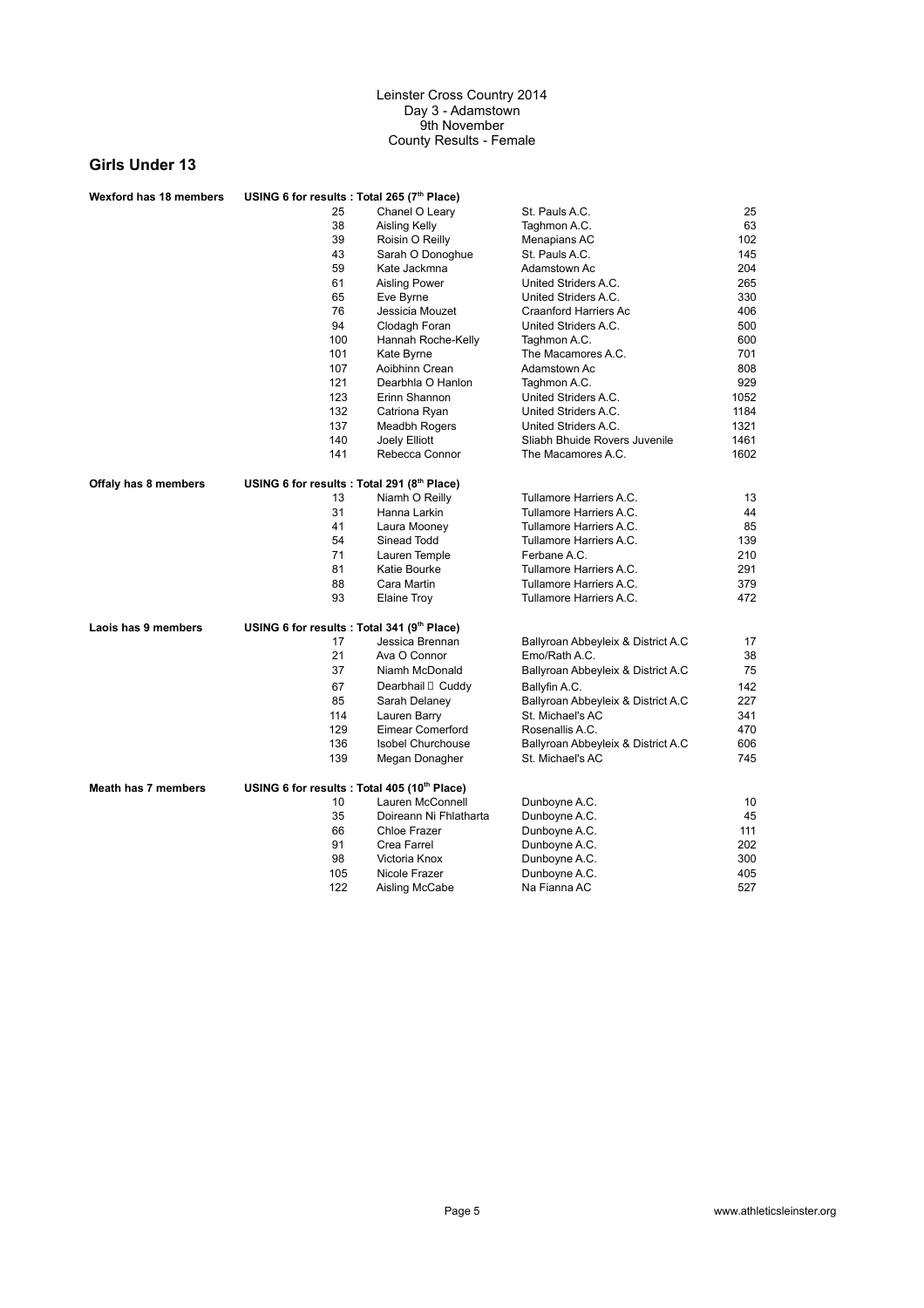| Westmeath has 11 members USING 6 for results : Total 88 (1 <sup>st</sup> Place) |                                                         |                        |                               |                |
|---------------------------------------------------------------------------------|---------------------------------------------------------|------------------------|-------------------------------|----------------|
|                                                                                 | 1                                                       | Susan Glennon          | <b>Mullingar Harriers AC</b>  | 1              |
|                                                                                 | 6                                                       | Aoife Darby            | <b>Mullingar Harriers AC</b>  | $\overline{7}$ |
|                                                                                 | 15                                                      | Andrea Brady           | <b>Mullingar Harriers AC</b>  | 22             |
|                                                                                 | 16                                                      | Laura Shaw             | Mullingar Harriers AC         | 38             |
|                                                                                 | 24                                                      | Sarah Glennon          | <b>Mullingar Harriers AC</b>  | 62             |
|                                                                                 | 26                                                      | Elysia Greene          | Mullingar Harriers AC         | 88             |
|                                                                                 | 43                                                      | Caoimhe Gaffney        | Mullingar Harriers AC         | 131            |
|                                                                                 | 46                                                      | <b>Rachel Cornally</b> | Mullingar Harriers AC         | 177            |
|                                                                                 | 47                                                      | Daria Fidgeon          | Mullingar Harriers AC         | 224            |
|                                                                                 | 60                                                      | Orla Geraghty          | Mullingar Harriers AC         | 284            |
|                                                                                 | 72                                                      | Catriona Kennedy       | Mullingar Harriers AC         | 356            |
|                                                                                 |                                                         |                        |                               |                |
| Meath has 12 members                                                            | USING 6 for results : Total 117 (2 <sup>nd</sup> Place) |                        |                               |                |
|                                                                                 | 9                                                       | Sarah Clarke           | Na Fianna A.C.                | 9              |
|                                                                                 | 12                                                      | Nicola Duffy           | Dunboyne Ac Juveniles         | 21             |
|                                                                                 | 17                                                      | Amy Clarke             | Na Fianna A.C.                | 38             |
|                                                                                 | 21                                                      | Hannah Gilligan        | Trim A.C.                     | 59             |
|                                                                                 | 28                                                      | Petra Reilly           | Dunshaughlin AC               | 87             |
|                                                                                 | 30                                                      | Emier Fagan            | Na Fianna A.C.                | 117            |
|                                                                                 | 38                                                      | Karen Hayes            | Ratoath AC                    | 155            |
|                                                                                 | 41                                                      | Emma Neary             | Na Fianna A.C.                | 196            |
|                                                                                 | 53                                                      | Ciara Galvin           | Dunshaughlin AC               | 249            |
|                                                                                 | 64                                                      | Grainne Cullen         | Bohermeen AC                  | 313            |
|                                                                                 | 65                                                      | Aoife Thorpe           | Fr. Murphy AC                 | 378            |
|                                                                                 | 66                                                      | Lillian Brady          | Trim A.C.                     | 444            |
|                                                                                 |                                                         |                        |                               |                |
| Kilkenny has 14 members                                                         | USING 6 for results : Total 123 $(3rd$ Place)           |                        |                               |                |
|                                                                                 | 5                                                       | Aoife Allen            | St. Senan's A.C.              | 5              |
|                                                                                 | 10                                                      | Ella Richardson        | <b>Kilkenny City Harriers</b> | 15             |
|                                                                                 | 13                                                      | Ruth Kennedy           | Gowran                        | 28             |
|                                                                                 | 27                                                      | Nell Murphy            | St. Senan's A.C.              | 55             |
|                                                                                 | 31                                                      | Annie McEvoy           | <b>Kilkenny City Harriers</b> | 86             |
|                                                                                 | 37                                                      | Sinead O Keeffe        | Thomastown                    | 123            |
|                                                                                 | 45                                                      | Aine Phelan            | St. Senan's A.C.              | 168            |
|                                                                                 | 58                                                      | Aoife Cahalan          | Castlecomer                   | 226            |
|                                                                                 | 62                                                      | Izzy Shine             | <b>Kilkenny City Harriers</b> | 288            |
|                                                                                 | 69                                                      | <b>Grace Mullally</b>  | St. Joseph's A.C.             | 357            |
|                                                                                 | 71                                                      | Linda Lawlor           | St. Joseph's A.C.             | 428            |
|                                                                                 | 73                                                      | Lorna Monahan          | St. Senan's A.C.              | 501            |
|                                                                                 | 75                                                      | Amy Redmond            | St. Senan's A.C.              | 576            |
|                                                                                 | 77                                                      | Dara Scobie            | <b>Kilkenny City Harriers</b> | 653            |
|                                                                                 |                                                         |                        |                               |                |
| Kildare has 12 members                                                          | USING 6 for results : Total 131 $(4th$ Place)           |                        |                               |                |
|                                                                                 | 11                                                      | Hazel McLoughlin       | Naas A.C.                     | 11             |
|                                                                                 | 14                                                      | Ellen Crean            | Le Cheile                     | 25             |
|                                                                                 | 18                                                      | Aoife O Cuill          | St. Coca's A.C.               | 43             |
|                                                                                 | 19                                                      | Carragh Hayes          | Le Cheile                     | 62             |
|                                                                                 | 33                                                      | Kate Nurse             | Suncroft A.C.                 | 95             |
|                                                                                 | 36                                                      | Hannah Grant           | Naas A.C.                     | 131            |
|                                                                                 | 39                                                      | Kate Grant             | Naas A.C.                     | 170            |
|                                                                                 | 49                                                      | <b>Eabhine Grimes</b>  | Le Cheile                     | 219            |
|                                                                                 | 50                                                      | Abigail Farmer         | Naas A.C.                     | 269            |
|                                                                                 | 51                                                      | Niamh Whelan           | Naas A.C.                     | 320            |
|                                                                                 | 54                                                      | Lara Curran            | Kildare A.C.                  | 374            |
|                                                                                 | 82                                                      | Kira O Brien           | Naas A.C.                     | 456            |
|                                                                                 |                                                         |                        |                               |                |
| Carlow has 6 members                                                            | USING 6 for results : Total 175 ( $5th$ Place)          |                        |                               |                |
|                                                                                 | 4                                                       | Eva Roche              | St. L. O'Toole A.C.           | 4              |
|                                                                                 | 25                                                      | Sara Doyle             | St. L. O'Toole A.C.           | 29             |
|                                                                                 | 29                                                      | Natasha Doyle          | St. L. O'Toole A.C.           | 58             |
|                                                                                 | 35                                                      | Ciara Murphy           | St. L. O'Toole A.C.           | 93             |
|                                                                                 | 40                                                      | Chloe Nolan            | St. L. O'Toole A.C.           | 133            |
|                                                                                 | 42                                                      | Catherine Doyle        | St. L. O'Toole A.C.           | 175            |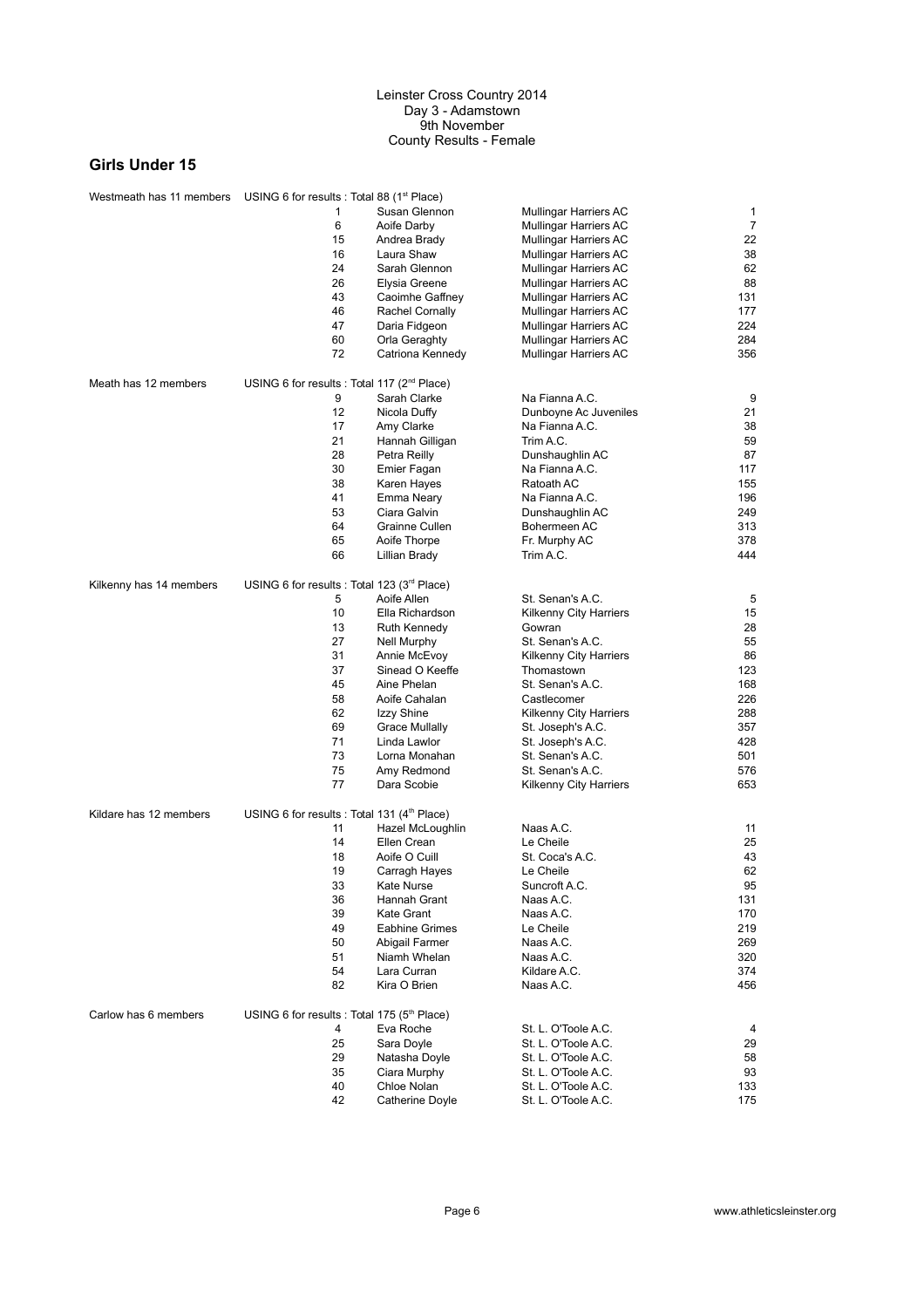## **Girls Under 15**

| Louth has 6 members          | USING 6 for results : Total 229 (6th Place)             |                        |                           |     |
|------------------------------|---------------------------------------------------------|------------------------|---------------------------|-----|
|                              | 8                                                       | Eva Cummins            | Boyne AC                  | 8   |
|                              | 22                                                      | Seaghna Campbell       | Dunleer AC                | 30  |
|                              | 23                                                      | <b>Tara McGuinness</b> | Ardee & District A.C.     | 53  |
|                              | 32                                                      | Maeve White            | Glenmore A.C.             | 85  |
|                              | 68                                                      | Katie Mallon           | Glenmore A.C.             | 153 |
|                              | 76                                                      | Ellen Barry            | Glenmore A.C.             | 229 |
| Wicklow has 6 members        | USING 6 for results : Total 333 (7 <sup>th</sup> Place) |                        |                           |     |
|                              | 3                                                       | Amy O Brien            | Inbhear Dee A.C.          | 3   |
|                              | 44                                                      | Aine Cahill            | Inbhear Dee A.C.          | 47  |
|                              | 59                                                      | Mia Ryan               | Inbhear Dee A.C.          | 106 |
|                              | 70                                                      | Jessica Ryan           | Inbhear Dee A.C.          | 176 |
|                              | 78                                                      | Frances Dallaghan      | Greystones & District     | 254 |
|                              | 79                                                      | Shauna Galligan        | <b>Bray Runners</b>       | 333 |
| Wexford has 10 members       | USING 6 for results : Total 400 (8th Place)             |                        |                           |     |
|                              | 55                                                      |                        |                           |     |
|                              |                                                         | Mairead Crean          | Adamstown A.C.            | 55  |
|                              | 61<br>63                                                | <b>Triona Mooney</b>   | Adamstown A.C.            | 116 |
|                              |                                                         | Grace Costello         | United Striders A.C.      | 179 |
|                              | 67                                                      | Meghan Cullen          | Croghan A.C.              | 246 |
|                              | 74                                                      | Katie Murphy           | United Striders A.C.      | 320 |
|                              | 80                                                      | Doireann Cullen        | Croghan A.C.              | 400 |
|                              | 83                                                      | Joanne Kelly           | United Striders A.C.      | 483 |
|                              | 84                                                      | Ciara Kelly            | United Striders A.C.      | 567 |
|                              | 85                                                      | Sonia Mooney           | Adamstown A.C.            | 652 |
|                              | 86                                                      | Bronagh O Hanlon       | Taghmon Ac                | 738 |
| <b>Girls Under 17</b>        |                                                         |                        |                           |     |
| <b>Wicklow has 8 members</b> | USING 6 for results : Total 58 (1st Place)              |                        |                           |     |
|                              | 2                                                       | Hana Blake             | Inbhear Dee A.C.          | 2   |
|                              | 4                                                       | Emma O Brien           | Inbhear Dee A.C.          | 6   |
|                              | 6                                                       | Ailbhe Flynn           | Inbhear Dee A.C.          | 12  |
|                              | 11                                                      | Nicole Devitt          | Inbhear Dee A.C.          | 23  |
|                              | 15                                                      | Susie McParland        | Greystones & District     | 38  |
|                              | 20                                                      | <b>Richael Browne</b>  | Greystones & District     | 58  |
|                              | 29                                                      | Lauren O Byrne         | Parnell A.C.              | 87  |
|                              | 36                                                      | Lauren Ryan            | Inbhear Dee A.C.          | 123 |
| Kildare has 7 members        | USING 6 for results : Total 101 (2 <sup>nd</sup> Place) |                        |                           |     |
|                              | 3                                                       | Ruth O Hara            | Naas A.C.                 | 3   |
|                              | 9                                                       | Cliodhna O Connor      | Crookstown Millview A.C.  | 12  |
|                              | 14                                                      | Aisling Roche          | Naas A.C.                 | 26  |
|                              | 19                                                      | Grace Casey            | Eire Og Corra Choill A.C. | 45  |
|                              | 24                                                      | Ciara Robotham         | Naas A.C.                 | 69  |
|                              | 32                                                      | Anna Cleary            | Naas A.C.                 | 101 |
|                              | 35                                                      | Laura Rattigan         | St. Coca's A.C.           | 136 |
| Laois has 8 members          | USING 6 for results : Total 148 (3rd Place)             |                        |                           |     |
|                              | 8                                                       | Louise Stack           | Portlaoise A.C.           | 8   |
|                              | 12                                                      | Caitlin McDonald       | St. Abban's A.C.          | 20  |
|                              | 25                                                      | Laura Graham           | St. Abban's A.C.          | 45  |
|                              | 31                                                      | Caitlin McDarby        | St. Michael's AC          | 76  |
|                              | 34                                                      | Aoibhinn Lawlor        | Rosenallis A.C.           | 110 |
|                              | 38                                                      | Maeve Maher            | St. Abban's A.C.          | 148 |
|                              | 45                                                      | Amy Walsh              | Portlaoise A.C.           | 193 |
|                              | 47                                                      | Charlie Walsh          | Portlaoise A.C.           | 240 |
| Kilkenny has 9 members       | USING 6 for results : Total 148 (4th Place)             |                        |                           |     |
|                              | 10                                                      | Annie O Connor         | Kilkenny City Harriers    | 10  |
|                              | 17                                                      | Helen Hoynes           | St. Joseph's A.C.         | 27  |
|                              | 23                                                      | Abigal O Keeffe        | Kilkenny City Harriers    | 50  |
|                              | 26                                                      | Grace Richardson       | Kilkenny City Harriers    | 76  |
|                              | 30                                                      | Ailis O Shea           | Thomastown                | 106 |
|                              | 42                                                      | Jennifer O Keeffe      | Kilkenny City Harriers    | 148 |
|                              | 43                                                      | Aoibhne Murphy         | Kilkenny City Harriers    | 191 |
|                              | 46                                                      | Isobel Morgan          | St. Senan's A.C.          | 237 |
|                              | 48                                                      | AnnMarie Maloney       | St. Senan's A.C.          | 285 |
|                              |                                                         |                        |                           |     |

Page 7 www.athleticsleinster.org